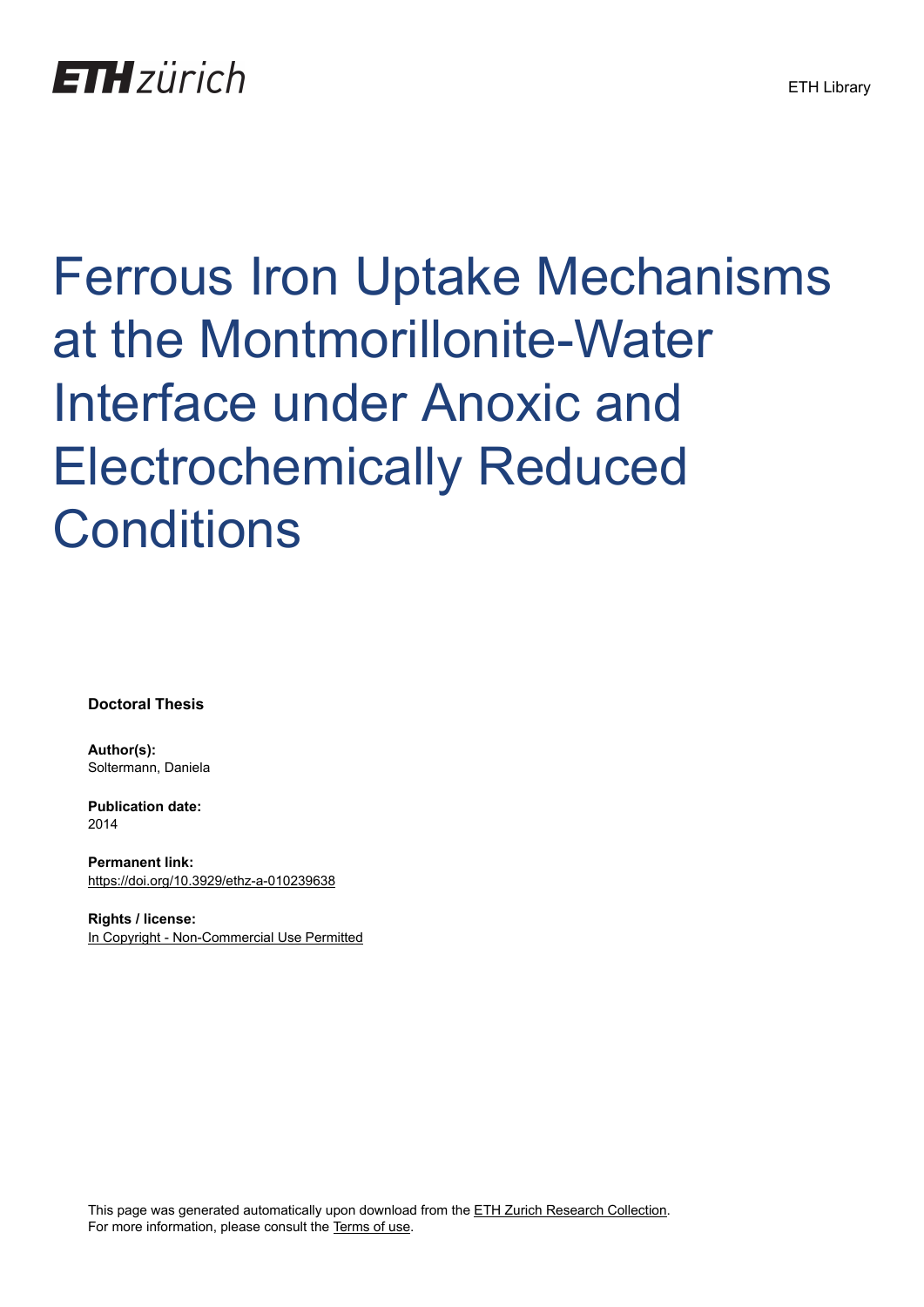DISS. ETH NO. 22103

## **FERROUS IRON UPTAKE MECHANISMS AT THE MONTMORILLONITE-WATER INTERFACE UNDER ANOXIC AND ELECTROCHEMICALLY REDUCED CONDITIONS**

A thesis submitted to attain the degree of

DOCTOR OF SCIENCES of ETH ZURICH Dr. sc. ETH Zurich

presented by

DANIELA SOLTERMANN MSc ETH Environmental Sc.

> born on 30.11.1984 citizen of Vechigen BE

accepted on the recommendation of

Prof. Dr. Bernhard Wehrli, examiner

Prof. Dr. Horst Geckeis, co-examiner

Dr. Maria Marques Fernandes, co-examiner Dr. Bart Baeyens, co-examiner

2014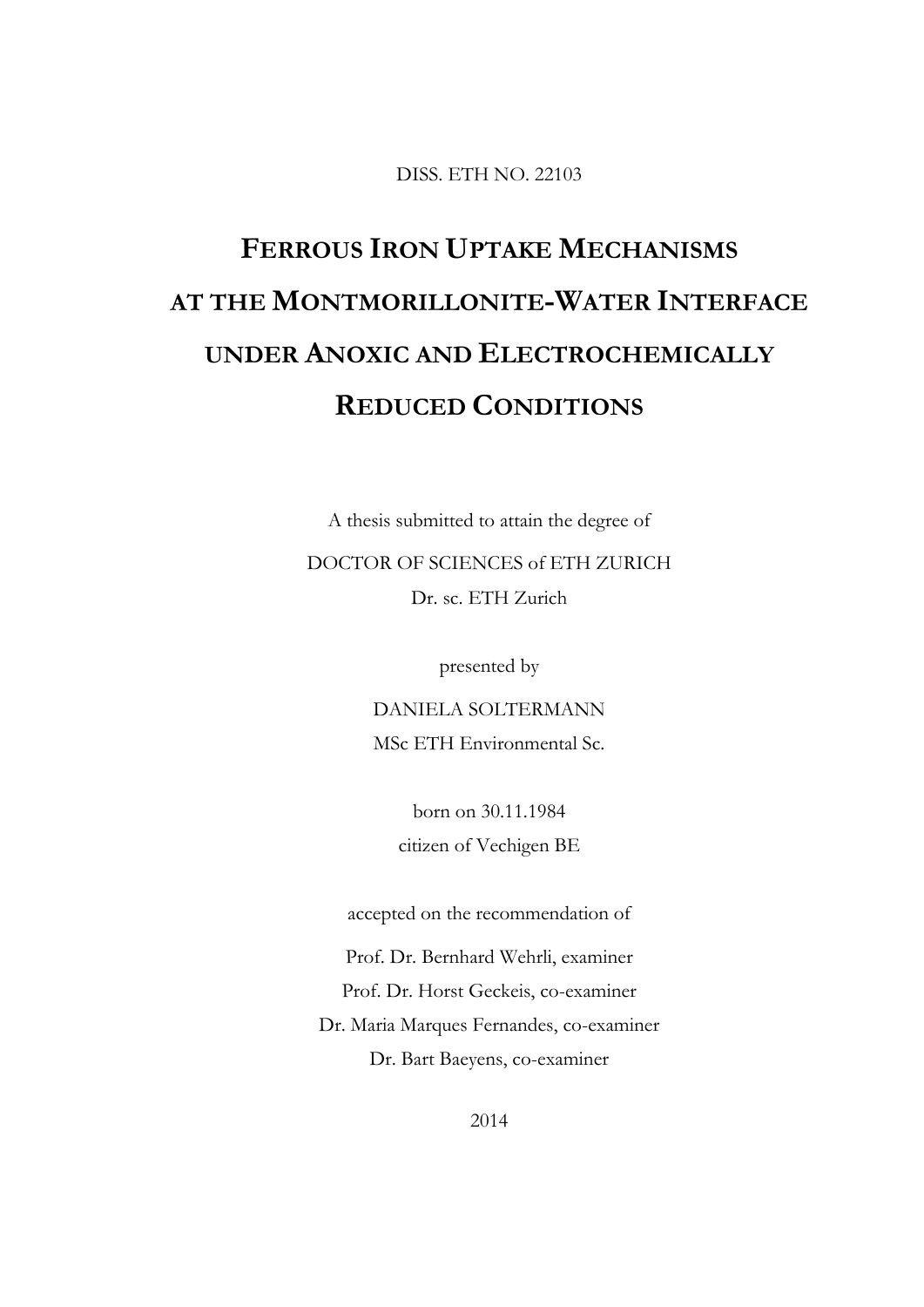#### **SUMMARY**

Iron is one of the most abundant redox-active elements in soils and sediments controlling metal and nutrient cycles as well as pollutant transformations. Within the numerous pools of iron that exist in nature, ferrous iron species associated with clay minerals play a pivotal role in subsurface environments. Clay minerals are strong sorbents for heavy metals and contaminants in natural and engineered environments because of their negative structural charge and reactive surface hydroxyl groups. Under these circumstances redox interactions and competitive sorption effects between ferrous iron (Fe(II)) and other metal species are an important issue. An improved knowledge of the Fe(II) uptake behavior on natural clay minerals is therefore essential for understanding the biogeochemical cycling of elements and the fate of heavy metals and radioactive contaminants.

This study explores the uptake processes of Fe(II), the nature of the iron surface complexes and the competitive sorption effects on synthetic and natural clay minerals. The uptake mechanisms of Fe(II) onto montmorillonite, a dioctahedral 2:1 clay mineral, were investigated by combining macroscopic sorption experiments, geochemical modeling and advanced surface analysis, such as X-ray absorption and Mössbauer spectroscopy. Batch sorption experiments were performed under anoxic and controlled reducing conditions in a specifically designed electrochemical cell.

A synthetic montmorillonite without structural iron and various dithionitereduced clays, in which the structural Fe(III) was reduced to Fe(II), were used to avoid any redox interaction between sorbed Fe(II) and structural iron. The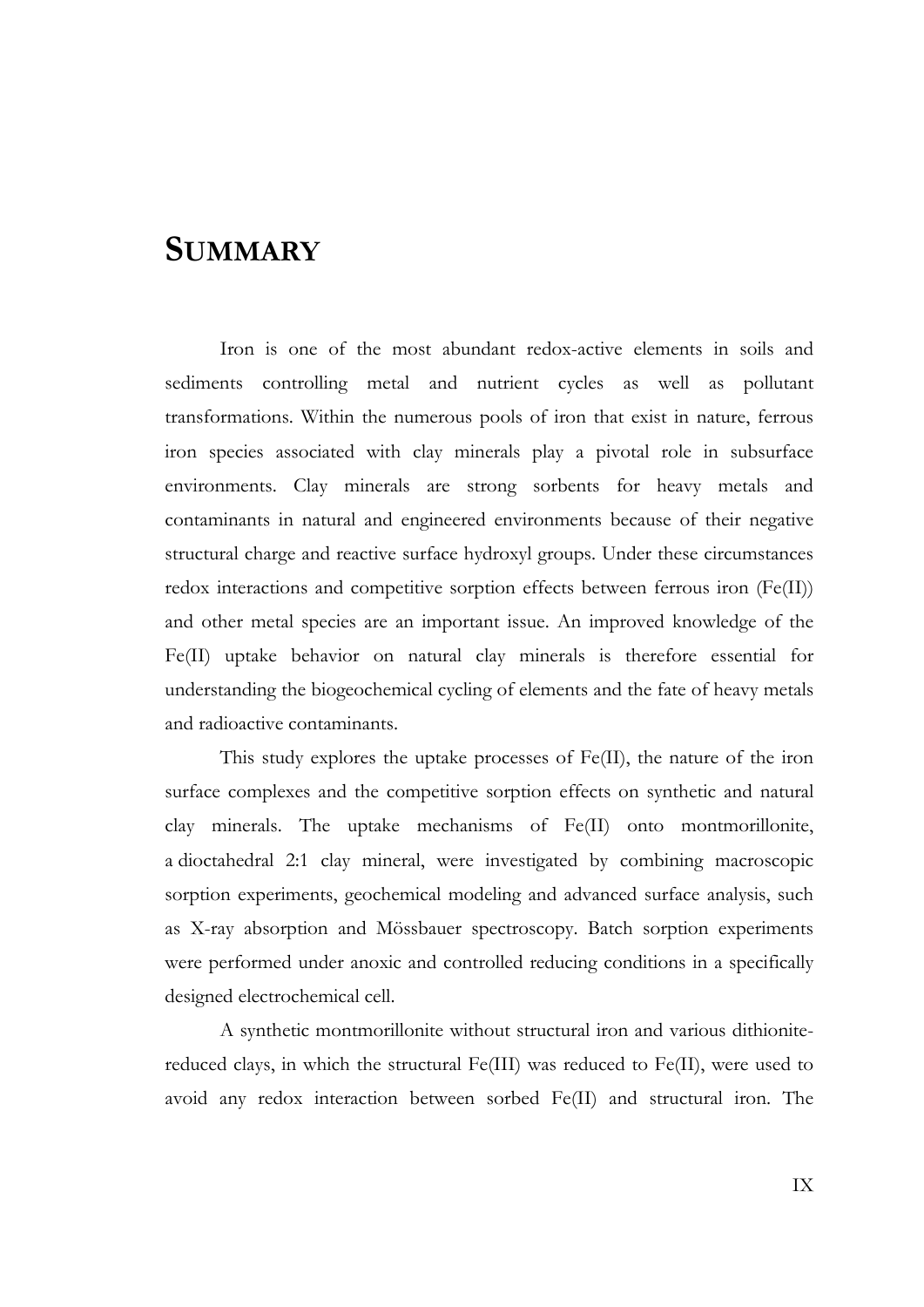concentration and pH dependent sorption of Fe(II) on both synthetic and dithionite-reduced montmorillonites followed well the sorption behavior of other divalent transition metals such as Ni and Zn. A two-site protolysis nonelectrostatic surface complexation and cation exchange sorption model was applied to quantitatively describe the uptake of Fe(II) on the synthetic montmorillonite. Two types of surface binding sites, so-called strong  $(≡S^SOFe^+)$  and weak sites  $(\equiv S^{\rm W}O\rm Fe^{+})$ , were required to reproduce the sorption of Fe(II) on the surface hydroxyl groups at the clay edge sites. Extended X-ray absorption fine structure (EXAFS) analysis of Fe sorbed onto the strong and weak sites indicated spectral differences between the iron surface complexes on both site types.

The influence of Fe(II) on the retention of other divalent metals was quantified by competitive sorption experiments on the synthetic montmorillonite using various combinations of  $Fe(II)$  and  $Zn(II)$ . A selectivity in the competitive sorption behavior between Fe(II) and Zn(II) was found from batch sorption and EXAFS measurements. The two metals compete with one another for the same type of sorption edge sites if Fe(II) is present in excess, whereas noncompetitive sorption between trace Fe(II) (<10<sup>-7</sup> M) and Zn(II) was observed if Zn(II) is present at concentrations between 10-7 and 10-3 M. Mössbauer spectroscopy measurements performed on clay samples with different Fe loadings indicated that surface-bound ferric iron (Fe(III)) was formed on the strong edge sites (up to 1.2 mmol kg-1). This finding implies the existence of sorption sites where a surface oxidation of the sorbed Fe(II) to Fe(III) is taking place, which are not accessible for Zn(II), and hence, provides an explanation for the noncompetitive sorption behavior observed.

In the second part of this study, Mössbauer and EXAFS spectroscopy combined with batch sorption experiments were employed to highlight the surface chemistry of Fe(II) on natural Fe(III)-bearing clay minerals. On Texas montmorillonite with a low structural Fe(III) content (0.5 wt  $\%$ ), the sorption of Fe(II) was consistent with the uptake behavior on the synthetic iron-free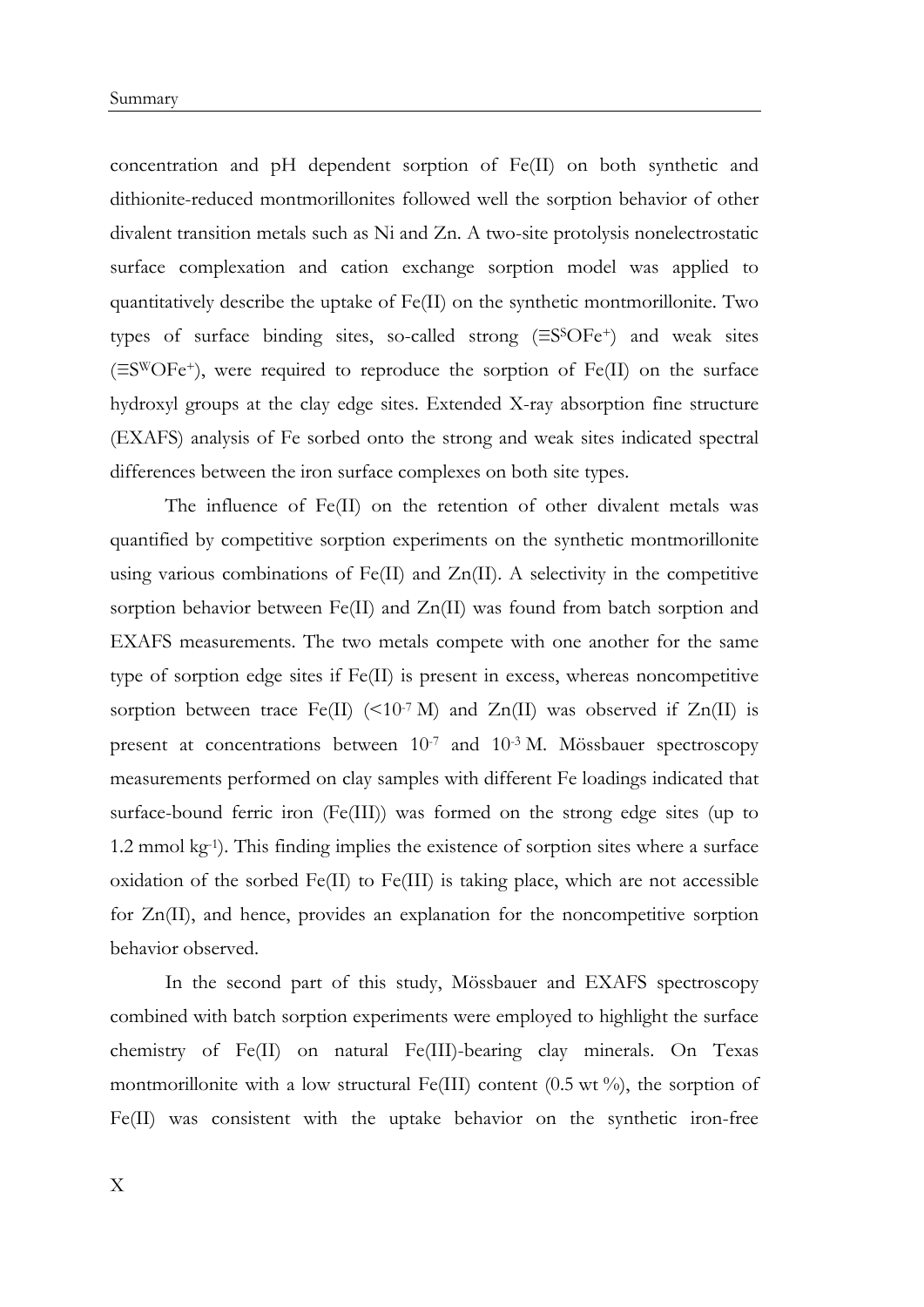montmorillonite and with redox-inactive transition metals such as Ni and Zn. In contrast, the interaction of Fe(II) with Fe(III)-rich montmorillonites (2.9 to 15.4 wt %) yielded considerably higher iron sorption values. Using surface analytical techniques, different iron surface complexes were identified on structurally Fe-low and Fe-rich montmorillonites. In the former case, the sorbed iron was predominantly present as Fe(II), whereas in the latter case nearly all the sorbed Fe(II) was oxidized to surface-bound Fe(III). The oxidation of the Fe(II) surface complexes to Fe(III) was coupled with an electron transfer to the structural Fe(III). A conclusion from these results is that differences in the availability of structurally redox-active iron sites lead to clay-specific sorption behaviors of Fe(II).

The complexity of the Fe(II) uptake processes on natural montmorillonites required us to reassess the current modeling approach and to further develop a surface complexation model including redox reactions on both the strong and weak edge sites. Under anoxic conditions (e.g.,  $E_h \sim +0.28 \text{ V}$ ), the modeling results could quantitatively describe the increased Fe(II) uptake on Fe(III)-bearing montmorillonites by considering an oxidation reaction of the sorbed Fe(II) to Fe(III) surface complexes (≡SS,WOFe2+). On the other hand, under strongly reducing conditions  $(E_h = -0.64 \text{ V})$ , the sorption of Fe(II) significantly decreased as predicted by the sorption model and Fe(II) was taken up without a subsequent oxidation (≡SS,WOFe+). These observations strongly suggest that the retention of Fe(II) at the clay-water interface is controlled by the formation of Fe(II/III) surface complexes which in turn depends on the aqueous redox conditions (*E*h) and the redox-active sites available on the montmorillonite.

The sorption results obtained in this thesis provide reliable surface complexation reactions and associated thermodynamic constants for the uptake of Fe(II) on natural Fe-bearing montmorillonites exhibiting different structural Fe contents (up to 15.4 wt %) and redox states. Predictions based on the surface complexation constants of divalent metals may considerably underscore the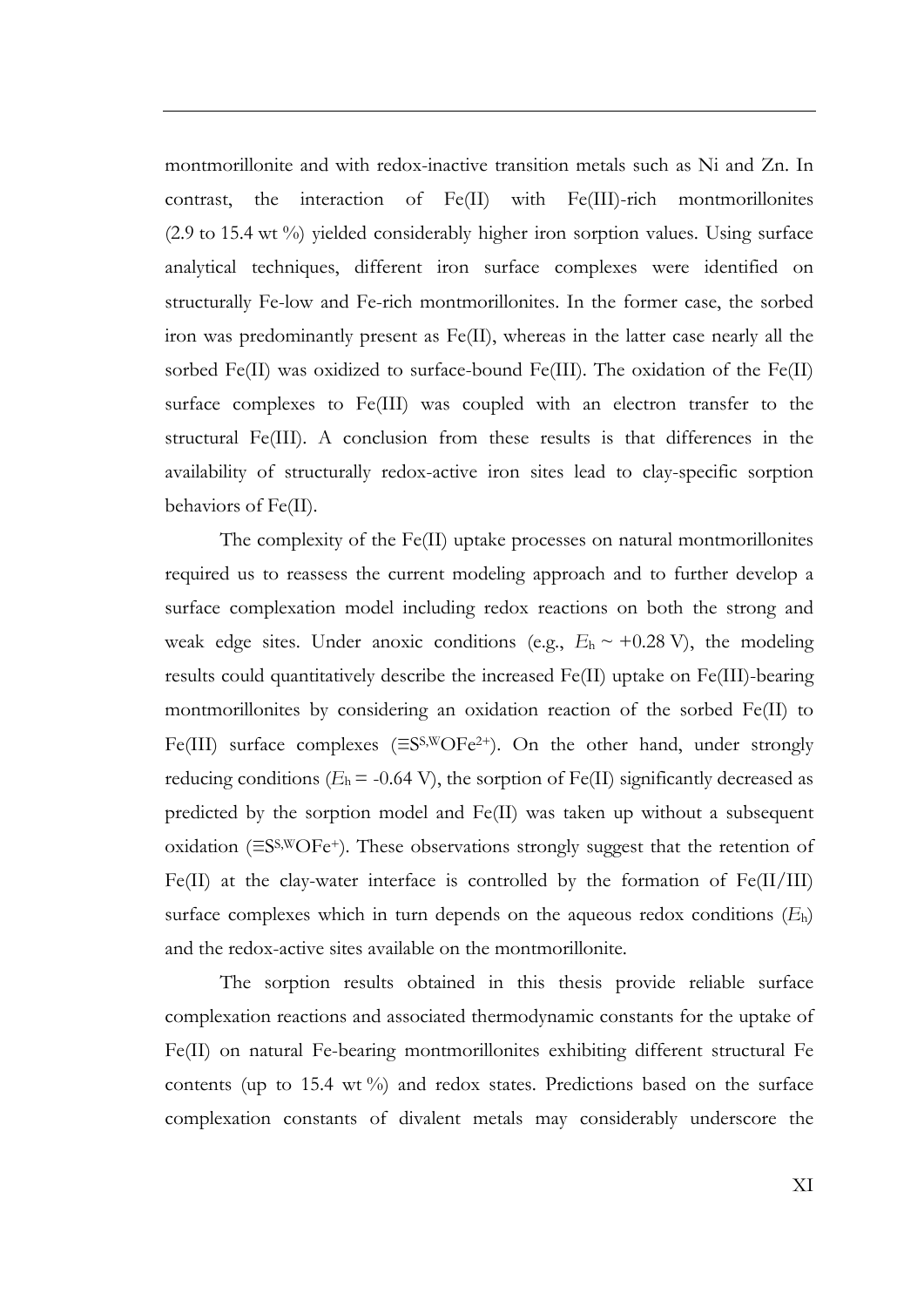importance of clay minerals acting as Fe(II) sinks in anoxic environments. Under strongly reducing conditions, electrochemical sorption experiments and model predictions indicated a decreased uptake of Fe(II) on natural clays, which is consistent with other divalent metals. In this study batch sorption investigations provided clear evidence that in reducing environments where significant amounts of Fe(II) are present, Fe(II) bound to the clay surface is an important competing sorbate for divalent heavy metals and radiocontaminants. These findings may have important consequences for the safety analysis of radioactive waste repositories.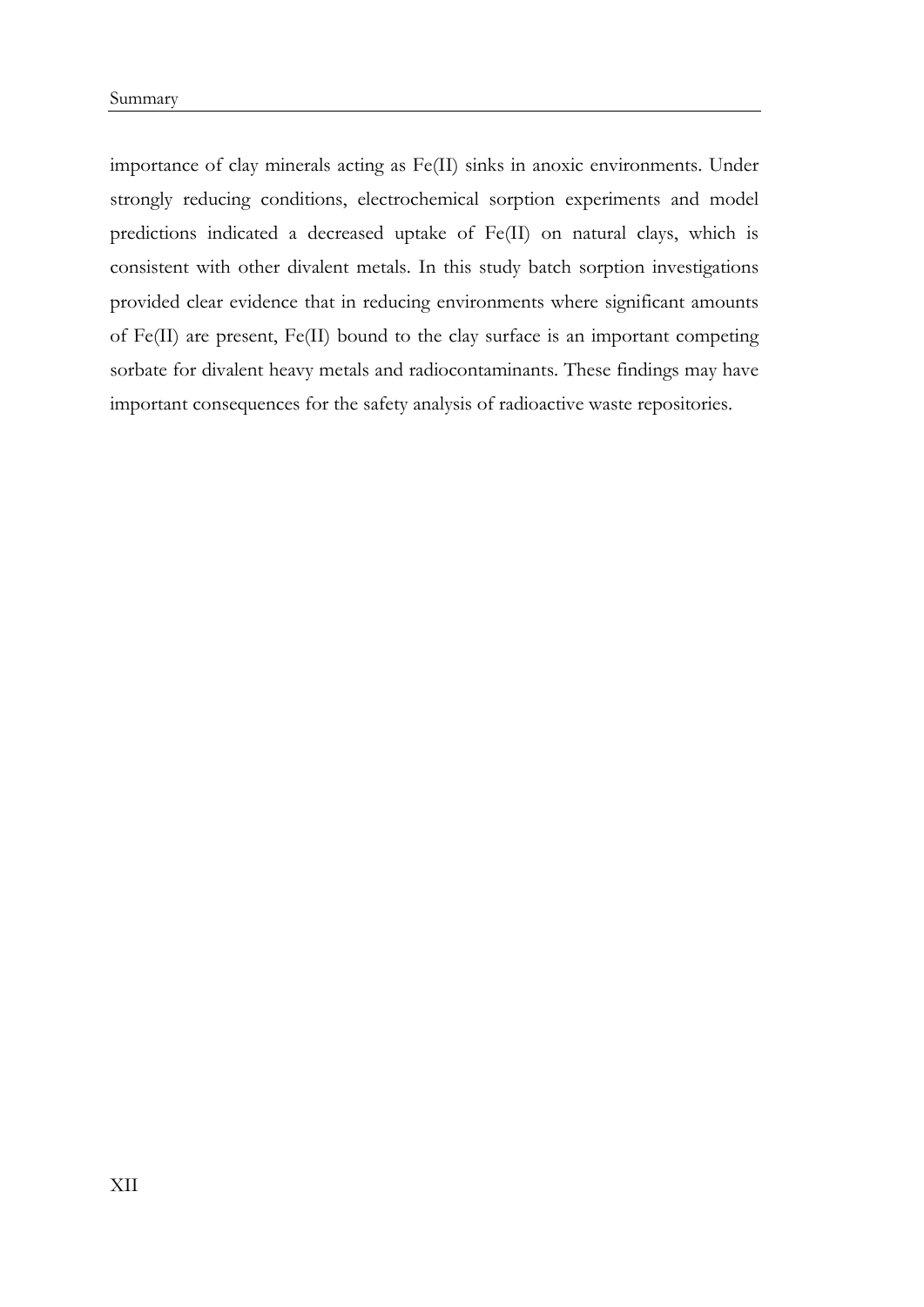#### **ZUSAMMENFASSUNG**

Eisen ist eines der redoxaktivsten und am weit verbreitetsten Elemente in Böden und Sedimenten, dessen Vorkommen die natürlichen Metall- und Nährstoffkreisläufe sowie den Abbau von Umweltschadstoffen entscheidend beeinflusst. In diesen Untergründen finden sich häufig Schichtsilikate, so dass deren wichtiger Bestandteil die Tonmineralien und das mit denen assoziierte Eisen in Fokus rücken. Die negative strukturelle Ladung und die reaktiven Oberflächengruppen bewirken, dass Tonmineralien wichtige Sorbenten für Schwermetalle und radioaktive Schadstoffe sind. Aufgrund dieser Eigenschaften können Redoxreaktionen und kompetitive Sorptionsprozesse zwischen dem tongebundenen zweiwertigen Eisen (Fe(II)) und anderen Metallspezies deren Sorptionsverhalten bestimmen. Eine fundierte Kenntnis der Sorptionsprozesse des Fe(II) an den natürlichen Tonmineralien ist demnach essenziell für ein verbessertes Verständnis der biogeochemischen Stoffkreisläufe sowie von Transport und Bioverfügbarkeit der Schwermetalle und radioaktiven Schadstoffe.

Die vorliegende Studie erforscht die Sorptionsprozesse des Fe(II) an Tonmineralien, die chemisch-physikalische Beschaffenheit von dessen Oberflächenkomplexen und die damit einhergehenden kompetitiven Sorptionseffekte. Das Sorptionsverhalten des Fe(II) an Montmorillonit, einem weit verbreiteten dioktahedrischen 2:1 Tonmineral, wurde anhand eines kombinierten makroskopischen und spektroskopischen Ansatzes untersucht. Für eine Quantifizierung der Eisenaufnahme wurden Batchversuche unter anoxischen und kontrollierten, reduzierenden Bedingungen in einer dafür eigens entwickelten elektrochemischen Zelle unternommen.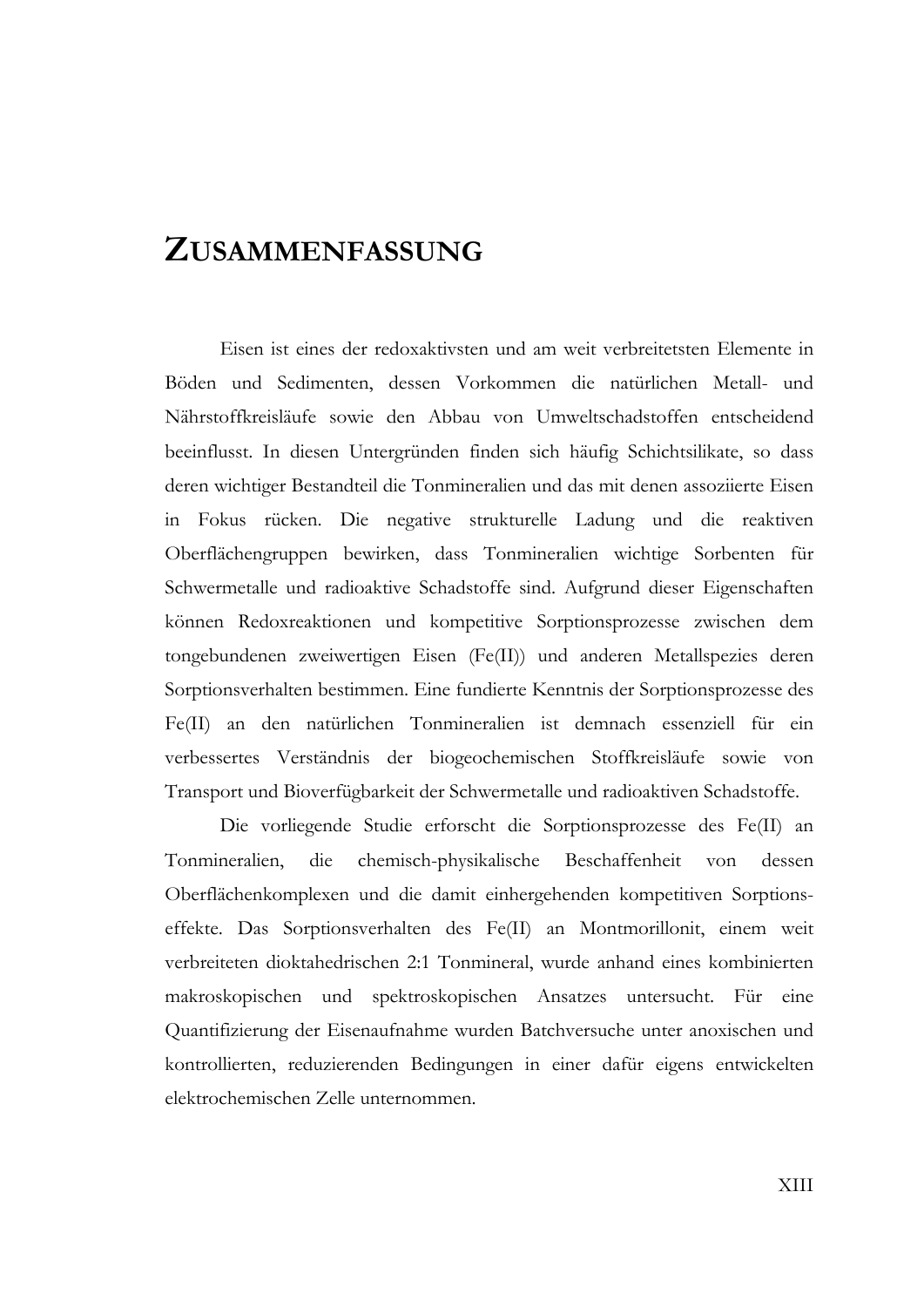Um potentielle Redox-Wechselwirkungen zwischen dem sorbierten Fe(II) und dem Fe(III) in der Tonstruktur zu verhindern, wurden erste Untersuchungen an einem synthetischen, eisenfreien Tonmineral sowie an Dithionit-behandelten Tonen, bei denen das strukturelle Eisen reduziert vorliegt, durchgeführt. In beiden Fällen war die konzentrations- sowie die pH-abhängige Eisensorption mit der Aufnahme anderer zweiwertiger Übergangsmetalle konsistent (z.B. Nickel und Zink). Unter Anwendung eines nicht elektrostatischen Oberflächenkomplexierungs- und Kationenaustauschmodells konnte die Eisenaufnahme am synthetischen Tonmineral beschrieben werden, wobei die Berücksichtigung zweier unterschiedlicher Oberflächenkomplexe am Montmorillonit erforderlich war (d.h. ≡SSOFe+ und ≡SWOFe+). Strukturelle Unterschiede in der Nahordnung der Eisenspezies, die auf eine Sorption an zwei unterschiedliche Bindungsstellen an der Tonoberfläche schliessen lassen, konnten anhand röntgenabsorptionsspektroskopischer Messungen (EXAFS) gezeigt werden.

Aufgrund dieser Ergebnisse ist anzunehmen, dass die Sorption von Fe(II) mit der Aufnahme gleichwertiger Schwermetalle bzw. Radionuklide an Tonmineralen konkurriert. Explizite Untersuchungen zum kompetitiven Sorptionsverhalten zwischen Fe(II) und Zn(II) bestätigten, dass beide Metalle um dieselben Sorptionsplätze konkurrieren, sofern das gelöste Fe(II) im Überschuss vorliegt, wohingegen kein Konkurrenzverhältnis zu beobachten war, falls Fe(II) in Spurenkonzentrationen (<10<sup>-7</sup> M) und Zn(II) im Überfluss (10<sup>-7</sup> bis 10<sup>-3</sup> M) vorhanden sind. Mössbauerspektroskopische Messungen an unterschiedlichen mit Eisen beladenen Tonproben zeigten, dass oberflächenkomplexiertes Fe(III) gebildet wird (bis zu 1.2 mmol kg-1). Diese spektroskopischen Beobachtungen liefern eine plausible Erklärung für das nichtkompetitive Sorptionsverhalten. Demnach kann davon ausgegangen werden, dass an der Tonoberfläche Bindungsstellen mit einer hohen Affinität für das Fe(III) vorhanden sind, an denen das sorbierte Fe(II) zu Fe(III) oxidiert wird, welche hingegen für das Zn(II) schwer zugänglich sind.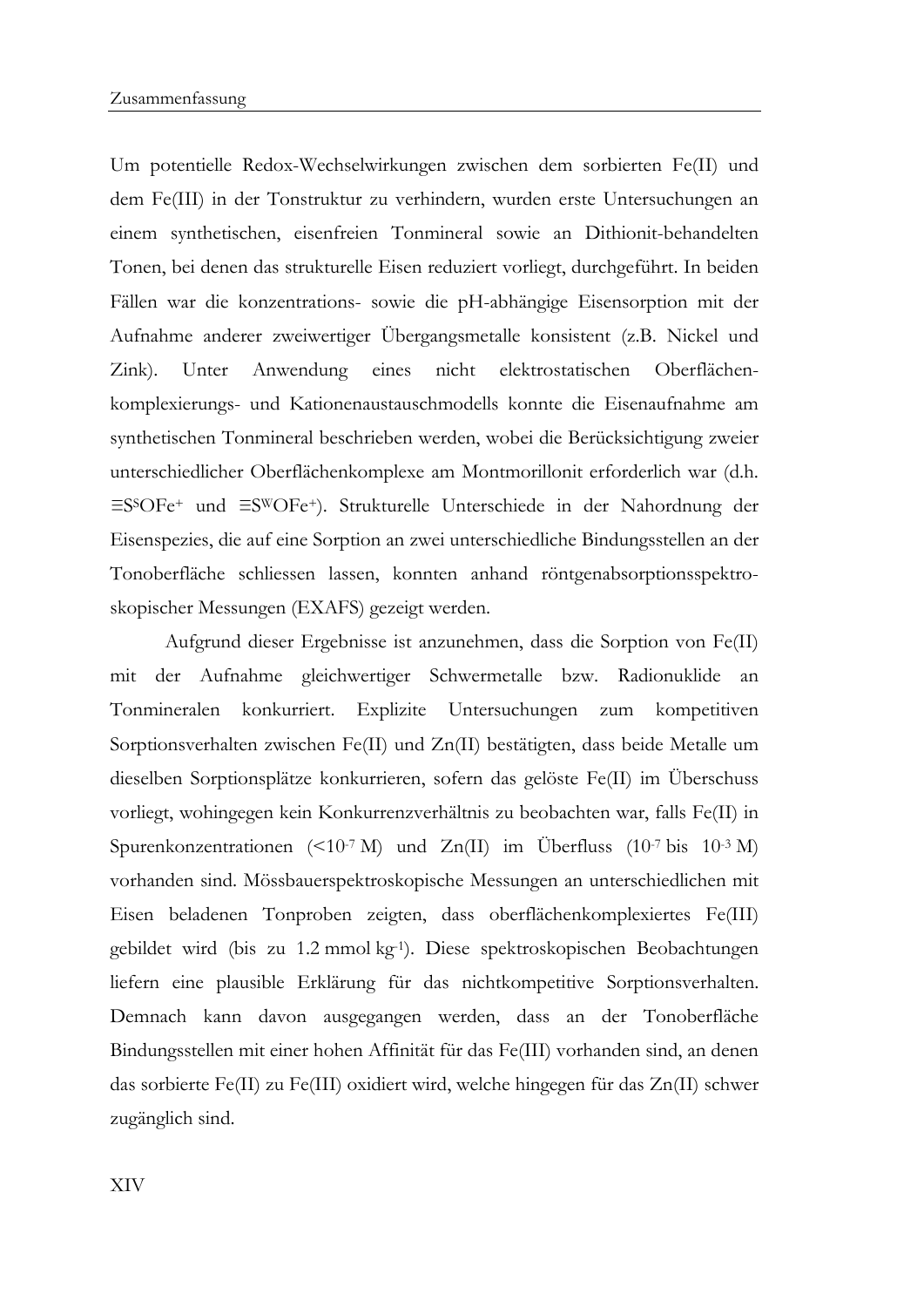Im zweiten Teil dieser Arbeit veranschaulichen spektroskopische Mössbauer- und EXAFS-Messungen in Kombination mit nasschemischen Batchversuchen die Oberflächenchemie des Fe(II) an natürlichen Fe(III)-haltigen Tonmineralien und die Auswirkungen des strukturellen Fe(III) auf das Sorptionsverhalten von Fe(II). An Texas-Montmorillonit, der einen tiefen strukturellen Fe(III)-Gehalt aufweist (0.5 % Gew.), bewirkte das Fe(II) das gleiche Sorptionsverhalten wie am synthetischen, eisenfreien Tonmineral, was mit demjenigen redoxinaktiver Übergangsmetalle wie z.B. Nickel und Zink übereinstimmt, wohingegen eine unerwartet hohe Eisenaufnahme an eisenreichen Montmorilloniten gemessen wurde (2.9 bis 15.4 % Gew.). Ein Vergleich der gebildeten Oberflächenkomplexe an den eisenarmen und -reichen Tonmineralien mittels Mössbauer- und EXAFS-Spektroskopie zeigte, dass im ersteren Fall Fe(II) die dominierende Oberflächenspezies war, während im letzteren nahezu das ganze tongebundene Fe(II) zu Fe(III) oxidierte. Die Oxidation des oberflächenkomplexierten Fe(II) war mit einem Elektronentransfer an das strukturelle Fe(III) gekoppelt. Diese Beobachtungen lassen darauf schliessen, dass das Sorptionsverhalten des Fe(II) durch die verfügbare Menge an redoxaktivem, strukturellem Fe(III) in den Tonmineralien wesentlich beeinflusst wird.

Die Komplexität der Fe(II)-Sorptionsmechanismen an den natürlichen Tonmineralien erforderte eine Neubewertung der bisherigen Oberflächenkomplexierungsmodelle und deren Weiterentwicklung unter Einbeziehung von Redoxreaktionen an den spezifischen Bindungsstellen der Tonmineralienkanten. Unter anoxischen Bedingungen (z.B. *E*<sub>h</sub> ~ +0.28 V) war es möglich, die erhöhte Fe(II)-Sorption am eisenreichen Montmorillonit durch eine Oxidation des sorbierten Fe(II) zu Fe(III)-Oberflächenkomplexen (≡SS,WOFe2+) quantitativ zu beschreiben. Im Gegensatz dazu haben Messungen unter stark reduzierenden Bedingungen (*E*h = -0.65 V) erwiesen, dass die sorbierte Spezies als Fe(II) vorliegt und die Menge an spezifisch gebundenem Eisen an demselben Tonmineral deutlich abnimmt. Die experimentellen Ergebnisse stimmten mit den